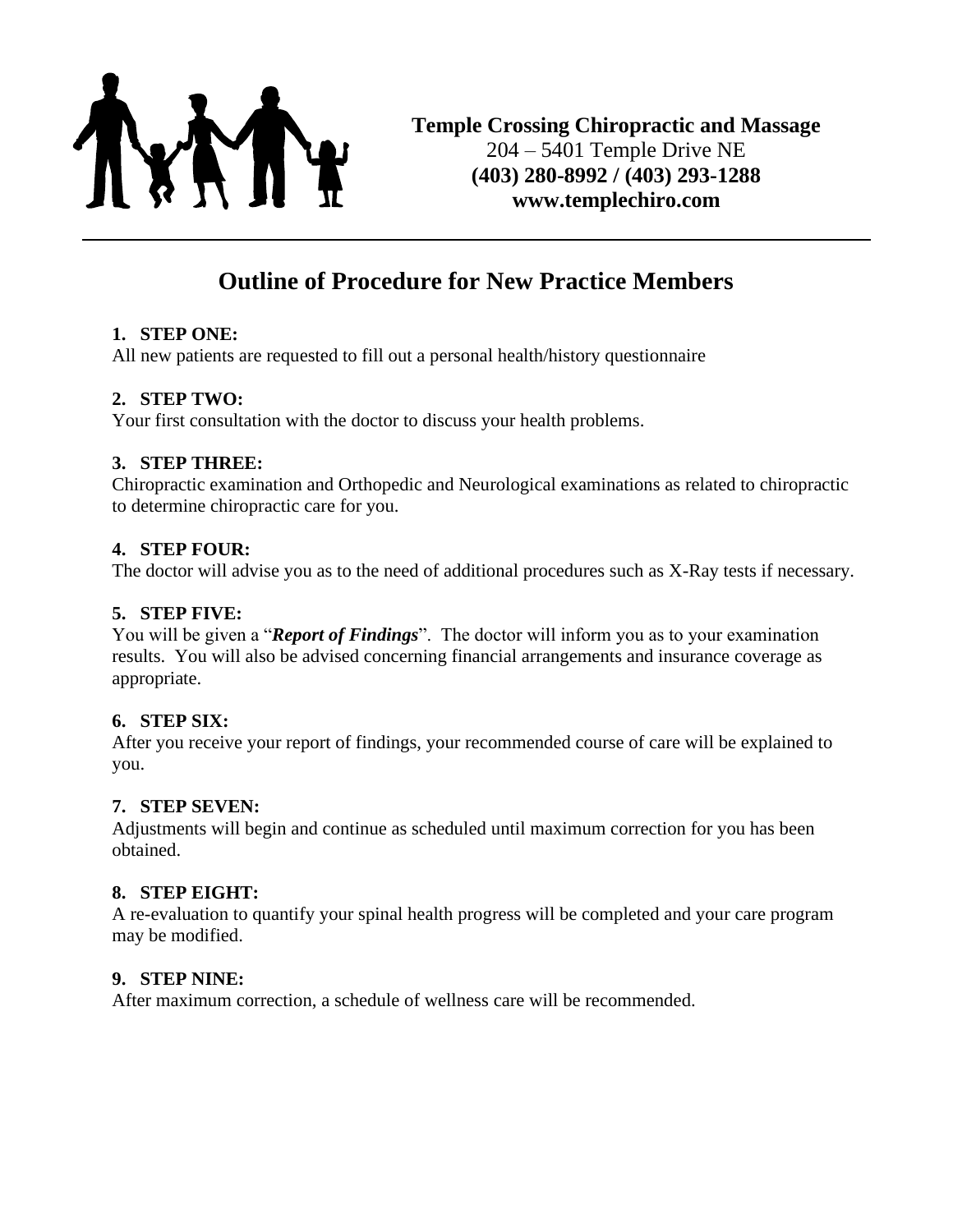## **PERSONAL HISTORY**

Dear Practice Member:

Please complete this questionnaire. Your answers will help determine if Chiropractic can help you. Please answer ALL questions, even if they seem unrelated to your case. There are conditions Chiropractic can help that you may be unaware of. If we do not sincerely believe your condition will respond satisfactorily, we will not accept your case.

|                                                                                            |       |                         |                                 | Birthdate: Birthplace: Birthplace: Email Address: Email Address:                                      |  |  |
|--------------------------------------------------------------------------------------------|-------|-------------------------|---------------------------------|-------------------------------------------------------------------------------------------------------|--|--|
|                                                                                            |       |                         |                                 |                                                                                                       |  |  |
|                                                                                            |       |                         |                                 |                                                                                                       |  |  |
|                                                                                            |       |                         |                                 | How would you like to receive reminders?<br>$\Box$ Email $\Box$ Text (Provider: <u>● [2010]</u> Phone |  |  |
|                                                                                            |       |                         |                                 |                                                                                                       |  |  |
|                                                                                            |       |                         | <b>CURRENT HEALTH CONDITION</b> |                                                                                                       |  |  |
|                                                                                            |       |                         |                                 |                                                                                                       |  |  |
|                                                                                            |       |                         |                                 |                                                                                                       |  |  |
|                                                                                            |       |                         |                                 | When did this condition begin?                                                                        |  |  |
|                                                                                            |       |                         |                                 | Are there others in you family with this same condition?                                              |  |  |
|                                                                                            |       |                         |                                 |                                                                                                       |  |  |
|                                                                                            |       |                         |                                 |                                                                                                       |  |  |
|                                                                                            |       |                         |                                 |                                                                                                       |  |  |
|                                                                                            |       |                         |                                 | When is the last time you really felt well?                                                           |  |  |
|                                                                                            |       |                         |                                 | How important is your health to you on a scale of $1 - 10$ , 10 being the most important?             |  |  |
|                                                                                            |       |                         | <b>PAST HEALTH HISTORY</b>      |                                                                                                       |  |  |
| Major surgery/operations: $\Box$ Appendix $\Box$ Tonsils $\Box$ Gall Bladder $\Box$ Hernia |       |                         |                                 |                                                                                                       |  |  |
|                                                                                            | Heart | $\Box$ Back $\Box$ Neck | $\Box$ Leg                      |                                                                                                       |  |  |
|                                                                                            |       |                         |                                 |                                                                                                       |  |  |
|                                                                                            |       |                         |                                 |                                                                                                       |  |  |
|                                                                                            |       |                         |                                 | Previous Chiropractic Care: Doctor's name and approximate date of last visit________________________  |  |  |
| Have you been treated for any health condition in the last year? $\Box$ Yes $\Box$ No      |       |                         |                                 |                                                                                                       |  |  |
| If yes, please explain                                                                     |       |                         |                                 |                                                                                                       |  |  |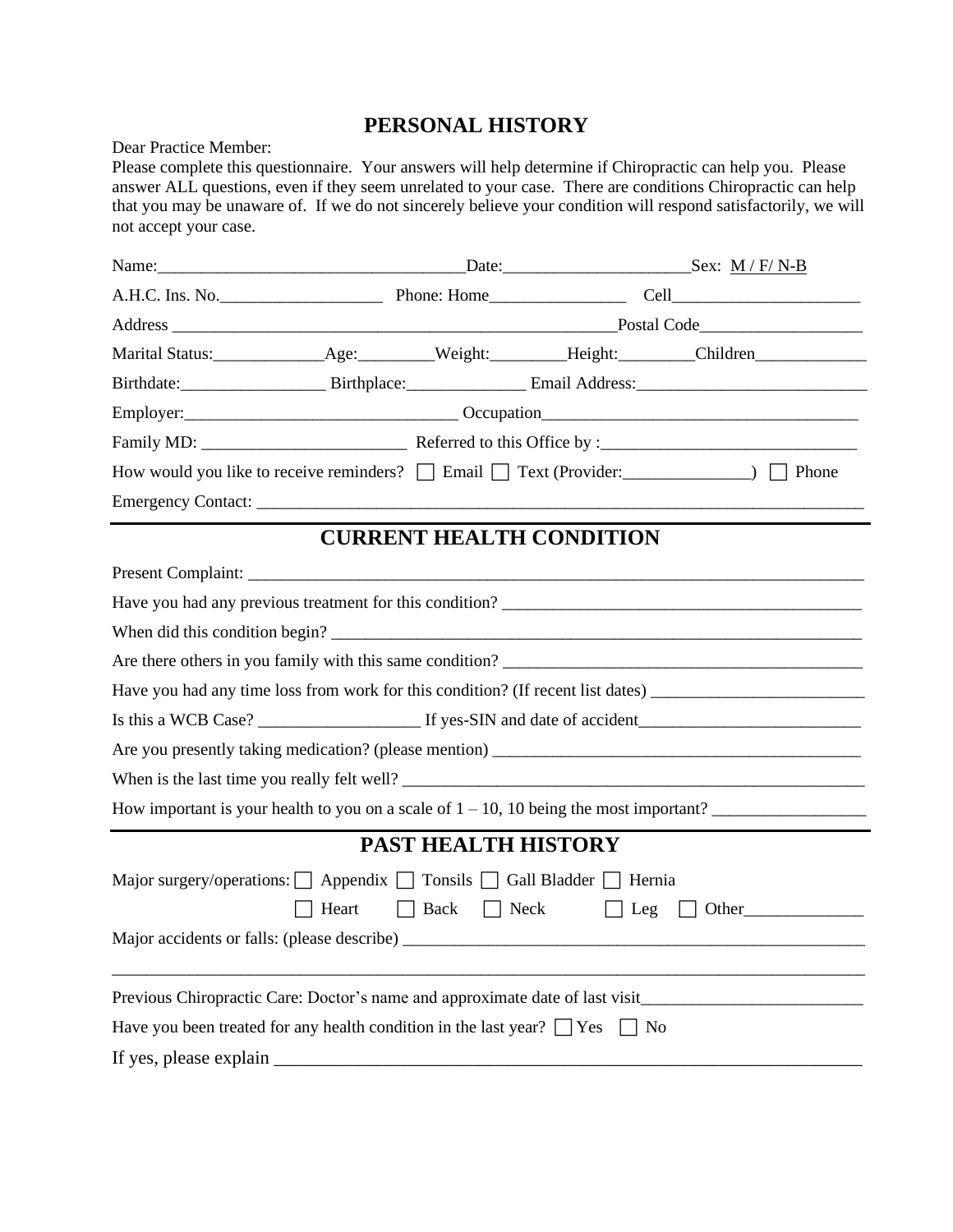Check any conditions which are presently causing you a problem. Please underline which were a problem in the past.

| <b>GENERAL</b>                                                                                                                                                                                                                                                                                                                                                                                                                                                          | <b>ORGANS</b>                                                                                                                                                                                                                                                                                                                                                                                                                                                                                             | <b>SKIN</b>                                                                                                                                                                                                                                                                                                                                                                              | <b>RESPIRATORY &amp; HEART</b>                                                                                                                                                                                                                                                                                                                                                                                                                                                                                                                                                                      |
|-------------------------------------------------------------------------------------------------------------------------------------------------------------------------------------------------------------------------------------------------------------------------------------------------------------------------------------------------------------------------------------------------------------------------------------------------------------------------|-----------------------------------------------------------------------------------------------------------------------------------------------------------------------------------------------------------------------------------------------------------------------------------------------------------------------------------------------------------------------------------------------------------------------------------------------------------------------------------------------------------|------------------------------------------------------------------------------------------------------------------------------------------------------------------------------------------------------------------------------------------------------------------------------------------------------------------------------------------------------------------------------------------|-----------------------------------------------------------------------------------------------------------------------------------------------------------------------------------------------------------------------------------------------------------------------------------------------------------------------------------------------------------------------------------------------------------------------------------------------------------------------------------------------------------------------------------------------------------------------------------------------------|
| $\Box$ headache<br>$\Box$ numbness or pain<br>in arms or legs<br>$\Box$ dizziness<br>$\Box$ ringing in ears<br>$\Box$ whiplash<br>$\Box$ fainting<br>$\Box$ earache<br>$\Box$ sore throat<br>$\Box$ nose bleeds<br>$\Box$ sinus problems<br>$\Box$ asthma<br>$\Box$ enlarged glands<br>$\Box$ loss of weight<br>$\Box$ hypoglycemia<br>$\Box$ nervousness<br>$\Box$ depression/confusion<br>$\Box$ vision problems<br>$\Box$ dental problems<br>$\Box$ hearing problems | $\Box$ frequent urination<br>$\Box$ painful urination<br>$\Box$ blood in urine<br>$\Box$ bladder trouble<br>$\Box$ kidney stones<br>$\Box$ bed wetting<br>$\Box$ prostate problems<br>$\Box$ sexual dysfunction<br>$\Box$ anemia<br>$\Box$ thyroid<br>$\Box$ excessive appetite<br>$\Box$ gas/bloating<br>$\Box$ nausea or vomiting<br>$\Box$ constipation/diarrhea $\Box$ arthritis<br>$\Box$ colitis<br>$\Box$ black/bloody stool<br>$\Box$ hemorrhoids<br>$\Box$ liver trouble<br>gall bladder trouble | $\Box$ eczema<br>$\Box$ skin eruptions<br>$\square$ varicose veins<br><b>MUSCLE &amp; JOINT</b><br>$\Box$ low back problems<br>$\Box$ neck problems<br>$\Box$ sore joints<br>$\Box$ painful tailbone<br>$\Box$ pain between<br>shoulders<br>$\Box$ sore muscles<br>$\Box$ walking problems<br>$\Box$ broken bones<br>$\Box$ difficulty chewing/<br>clicking jaw<br>$\Box$ ankle swelling | $\Box$ lung problems<br>$\Box$ chronic cough<br>$\Box$ spit up blood<br>$\Box$ frequent colds/flu<br>$\Box$ shortness of breath/<br>difficult breathing<br>$\Box$ heart problems<br><b>FEMALES ONLY</b><br>$\Box$ painful periods<br>$\Box$ irregular cycle<br>□ cramps, backache<br>$\Box$ vaginal discharge/infection<br>$\Box$ lumps/pain in breast<br>$\Box$ menopausal symptoms<br>$\Box$ previous miscarriage<br>$\Box$ unable to get pregnant<br>$\Box$ hot flashes<br>Birth Control?<br>□ are you pregnant?<br>$\Box$ yes $\Box$ no<br>$\Box$ not sure<br>$\Box$ when was your last period? |
| Check any of the following conditions you have had:                                                                                                                                                                                                                                                                                                                                                                                                                     |                                                                                                                                                                                                                                                                                                                                                                                                                                                                                                           |                                                                                                                                                                                                                                                                                                                                                                                          |                                                                                                                                                                                                                                                                                                                                                                                                                                                                                                                                                                                                     |
| $\Box$ alcoholism<br>$\Box$ epilepsy<br>$\Box$ tuberculosis                                                                                                                                                                                                                                                                                                                                                                                                             | □ sexually transmitted diseases<br>$\Box$ rheumatic fever $\Box$ diabetes                                                                                                                                                                                                                                                                                                                                                                                                                                 | $\Box$ stroke<br>$\Box$ allergies<br>$\Box$ cancer                                                                                                                                                                                                                                                                                                                                       | $\Box$ arthritis<br>$\Box$ hypoglycemia<br>□ heart disease                                                                                                                                                                                                                                                                                                                                                                                                                                                                                                                                          |
| Has anyone in your family had any of the following diseases?                                                                                                                                                                                                                                                                                                                                                                                                            |                                                                                                                                                                                                                                                                                                                                                                                                                                                                                                           |                                                                                                                                                                                                                                                                                                                                                                                          |                                                                                                                                                                                                                                                                                                                                                                                                                                                                                                                                                                                                     |
| $\Box$ heart disease                                                                                                                                                                                                                                                                                                                                                                                                                                                    | $\Box$ high blood pressure                                                                                                                                                                                                                                                                                                                                                                                                                                                                                | $\Box$ stroke<br>$\Box$ cancer                                                                                                                                                                                                                                                                                                                                                           | $\Box$ arthritis                                                                                                                                                                                                                                                                                                                                                                                                                                                                                                                                                                                    |
| <b>HABITS</b><br>None                                                                                                                                                                                                                                                                                                                                                                                                                                                   | Light<br>Moderate<br>Heavy                                                                                                                                                                                                                                                                                                                                                                                                                                                                                | your discomfort.                                                                                                                                                                                                                                                                                                                                                                         | Please outline on the diagram the area of                                                                                                                                                                                                                                                                                                                                                                                                                                                                                                                                                           |

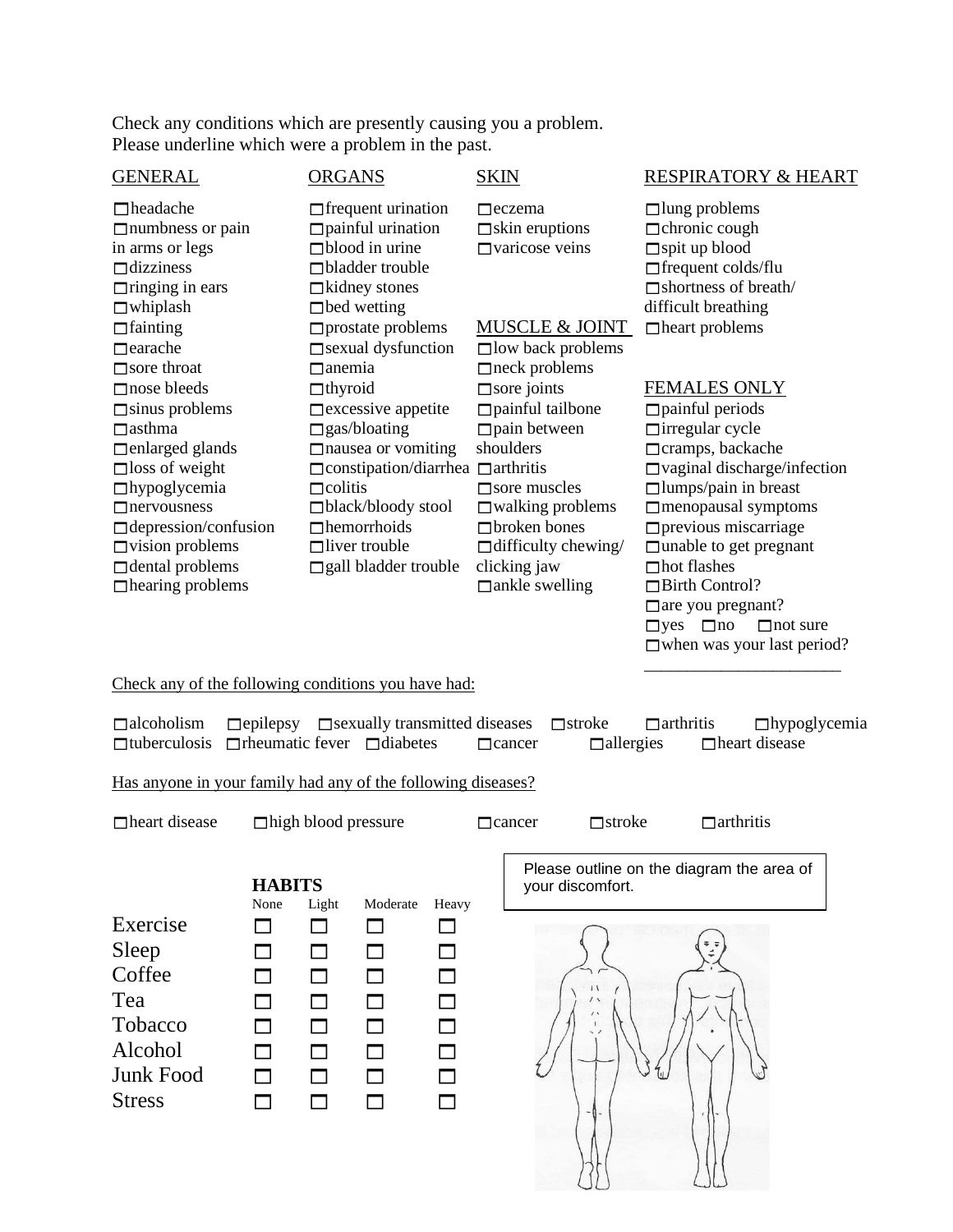Why Chiropractic? People go to chiropractors for a variety of reasons. Some go for symptomatic relief of pain or discomfort (**Relief Care)**. Others are interested in having the cause of the problem as well as the symptoms corrected and relieved (**Corrective Care**). Still others want whatever is malfunctioning in their bodies brought to the highest state of health possible with Chiropractic Care (**Wellness**). These are the three phases of care. Your doctor will weigh your needs and desires when recommending your schedule of care. However, this prepared recommendation is in incorporation of all three phases.

Please check the type of care desired so that we may be guided by your wishes whenever possible.

 $\Box$ Relief/Initial intensive care  $\Box$ Corrective/Rehabilitative care  $\Box$ Wellness/Maintenance care

Check here if you want the doctor to select the type of care appropriate for your condition.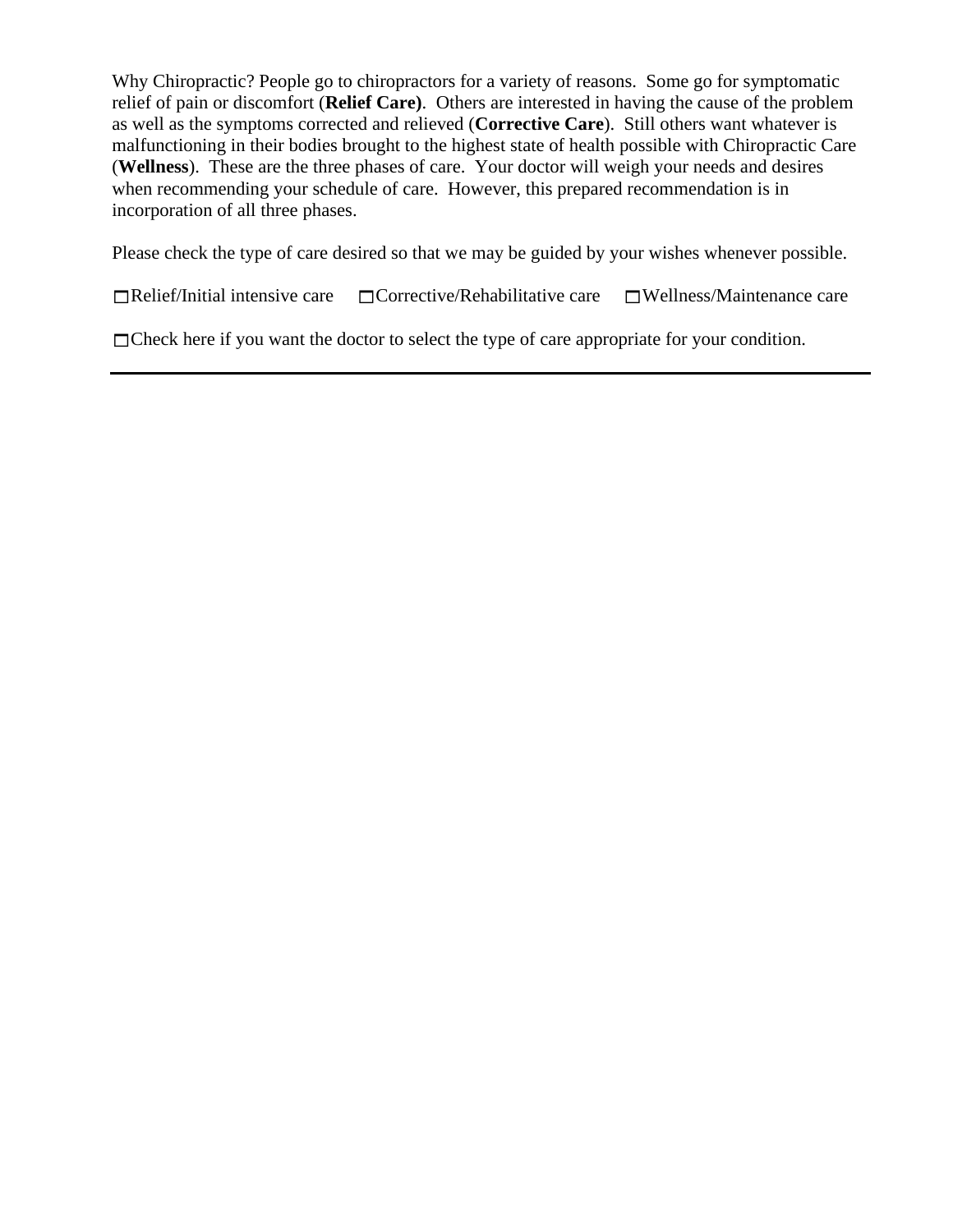## **CONSENT TO CHIROPRACTIC TREATMENT**

It is important for you to consider the benefits, risks and alternatives to the treatment options offered by your chiropractor and to make an informed decision about proceeding with treatment. Chiropractic treatment includes adjustment, manipulation and mobilization of the spine and other joints of the body, soft-tissue techniques such as massage, and other forms of therapy including, but not limited to, electrical or light therapy and exercise.

### **Benefits**

Chiropractic treatment has been demonstrated to be effective for complaints of the neck, back and other areas of the body caused by nerves, muscles, joints and related tissues. Treatment by your chiropractor can relieve pain, including headache, altered sensation, muscle stiffness and spasm. It can also increase mobility, improve function, and reduce or eliminate the need for drugs or surgery.

### **Risks**

The risks associated with chiropractic treatment vary according to each patient's condition as well as the location and type of treatment.

The risks include:

- **Temporary worsening of symptoms** Usually, any increase in pre-existing symptoms of pain or stiffness will last only a few hours to a few days.
- **Skin irritation or burn** Skin irritation or a burn may occur in association with the use of some types of electrical or light therapy. Skin irritation should resolve quickly. A burn may leave a permanent scar.
- **Sprain or strain** Typically, a muscle or ligament sprain or strain will resolve itself within a few days or weeks with some rest, protection of the area affected and other minor care.
- **Rib fracture** While a rib fracture is painful and can limit your activity for a period of time, it will generally heal on its own over a period of several weeks without further treatment or surgical intervention.
- **Injury or aggravation of a disc** Over the course of a lifetime, spinal discs may degenerate or become damaged. A disc can degenerate with aging, while disc damage can occur with common daily activities such as bending or lifting. Patients who already have a degenerated or damaged disc may or may not have symptoms. They may not know they have a problem with a disc. They also may not know their disc condition is worsening because they only experience back or neck problems once in a while. Chiropractic treatment should not damage a disc that is not already degenerated or damaged, but if there is a pre-existing disc condition, chiropractic treatment, like many common daily activities, may aggravate the disc condition.

The consequences of disc injury or aggravating a pre-existing disc condition will vary with each patient. In the most severe cases, patient symptoms may include impaired back or neck mobility, radiating pain and numbness into the legs or arms, impaired bowel or bladder function, or impaired leg or arm function. Surgery may be needed.

• **Stroke** – Blood flows to the brain through two sets of arteries passing through the neck. These arteries may become weakened and damaged, either over time through aging or disease, or as a result of injury. A blood clot may form in a damaged artery. All or part of the clot may break off and travel up the artery to the brain where it can interrupt blood flow and cause a stroke. Many common activities of daily living involving ordinary neck movements have been associated with stroke resulting from damage to an artery in the neck, or a clot that already existed in the artery breaking off and travelling up to the brain. Chiropractic treatment has also been associated with stroke. However, that association occurs very infrequently, and may be explained because an artery was already damaged and the patient was progressing toward a stroke when the patient consulted the chiropractor. Present medical and scientific evidence does not establish that chiropractic treatment causes either damage to an artery or stroke. The consequences of a stroke